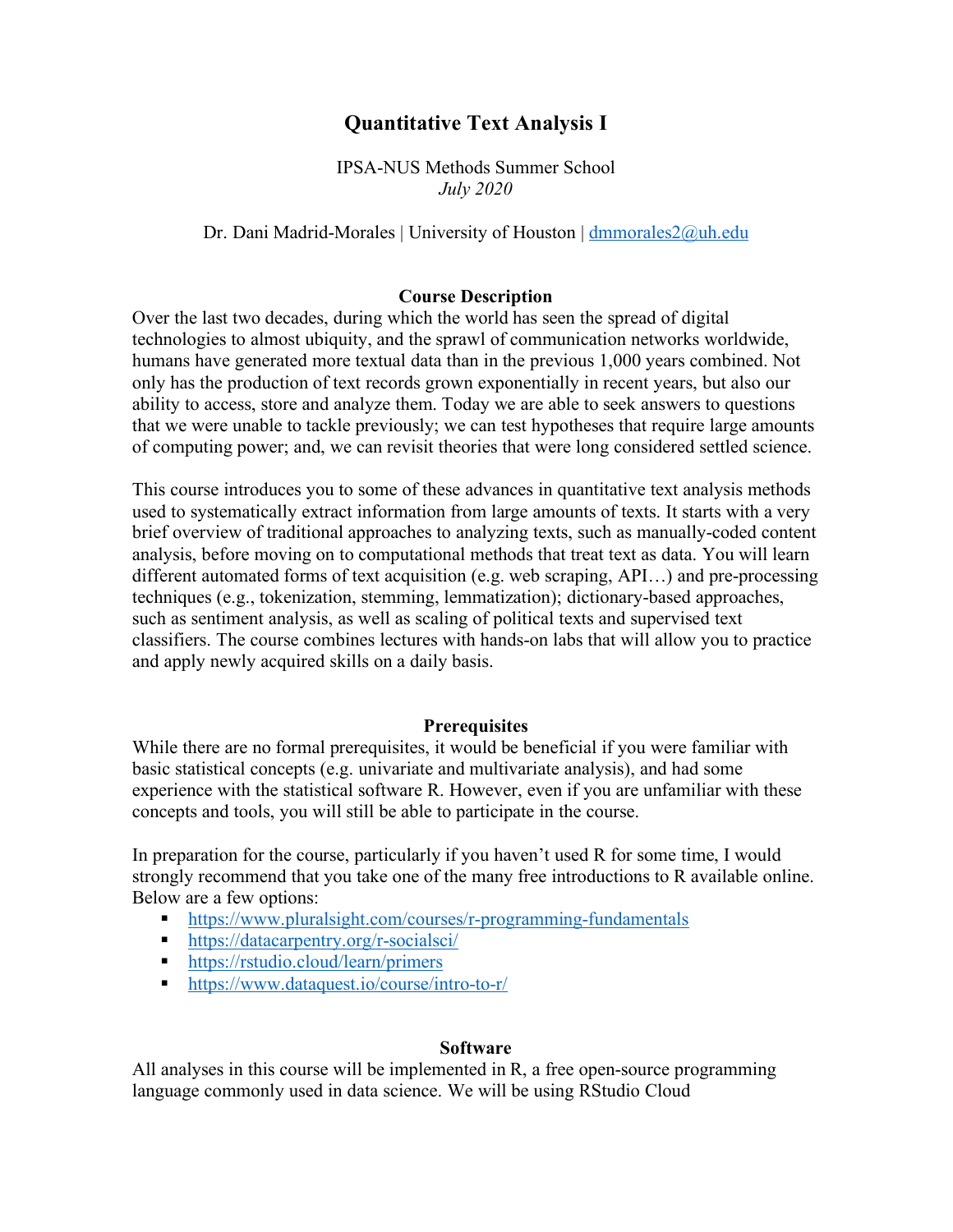(http://rstudio.cloud) to run the labs during this course. If you want to, you can also install R and RStudio on your computer

Starting on July 6 (the first day of the course), you will receive 6 months of free access to DataCamp, "the most intuitive learning platform for data science." You will be able to take 200+ courses in R and other programming languages and learn by using "a combination of short expert videos and hands-on-the-keyboard exercises."

# **Recommended Texts**

There is no one single textbook that covers all the content that you will learn in Quantitative Text Analysis I. However, the following books can be useful, as they cover some important parts of the course.

- Krippendorff, K. (2019). *Content analysis: An introduction to its methodology* (4th Ed.). Thousand Oaks: Sage.
- Silge, J., & Robinson, D. (2017). *Text Mining with R*. Sebastopol: O'Reilly Media. Available at: https://www.tidytextmining.com/.
- Wickham, H., & Grolemund, G. (2016). *R for data science: Import, tidy, transform, visualize, and model data* (First edition). Sebastopol, CA: O'Reilly. Available at: https://r4ds.had.co.nz.

I have also curated a list of book chapters, academic journal articles, and other readings for each of the topics we will cover. You can find the list below.

### **Communication Tools**

The main communication tool for this course will be slack, which is a widely used platform in the media and IT industries. You will able to communicate with the instructor and with your classmates through slack. It will also be a useful to work on group assignments, and to post questions about how to solve homework and in-class exercises. Make sure to install the slack desktop version on your computer. You will receive an invitation to join the slack workspace before the beginning of the course.

### **Evaluation**

An optional written exam will be held on July 18. The exam will consist of ten multiple choice questions and ten short answer questions. You will have sixty minutes to complete the exam, which will be exclusively based on the contents covered in class.

### **Course structure**

You will find all the course materials at https://danimadrid.net/teaching/qta. For each day, I will provide a series of pre-recorded videos that cover the context and the theoretical underpinnings of our labs. You should watch these videos before joining our daily synchronous lab on Zoom. Labs will start at 10:30am. I will record the labs so that, those who cannot make, can watch them at a later time.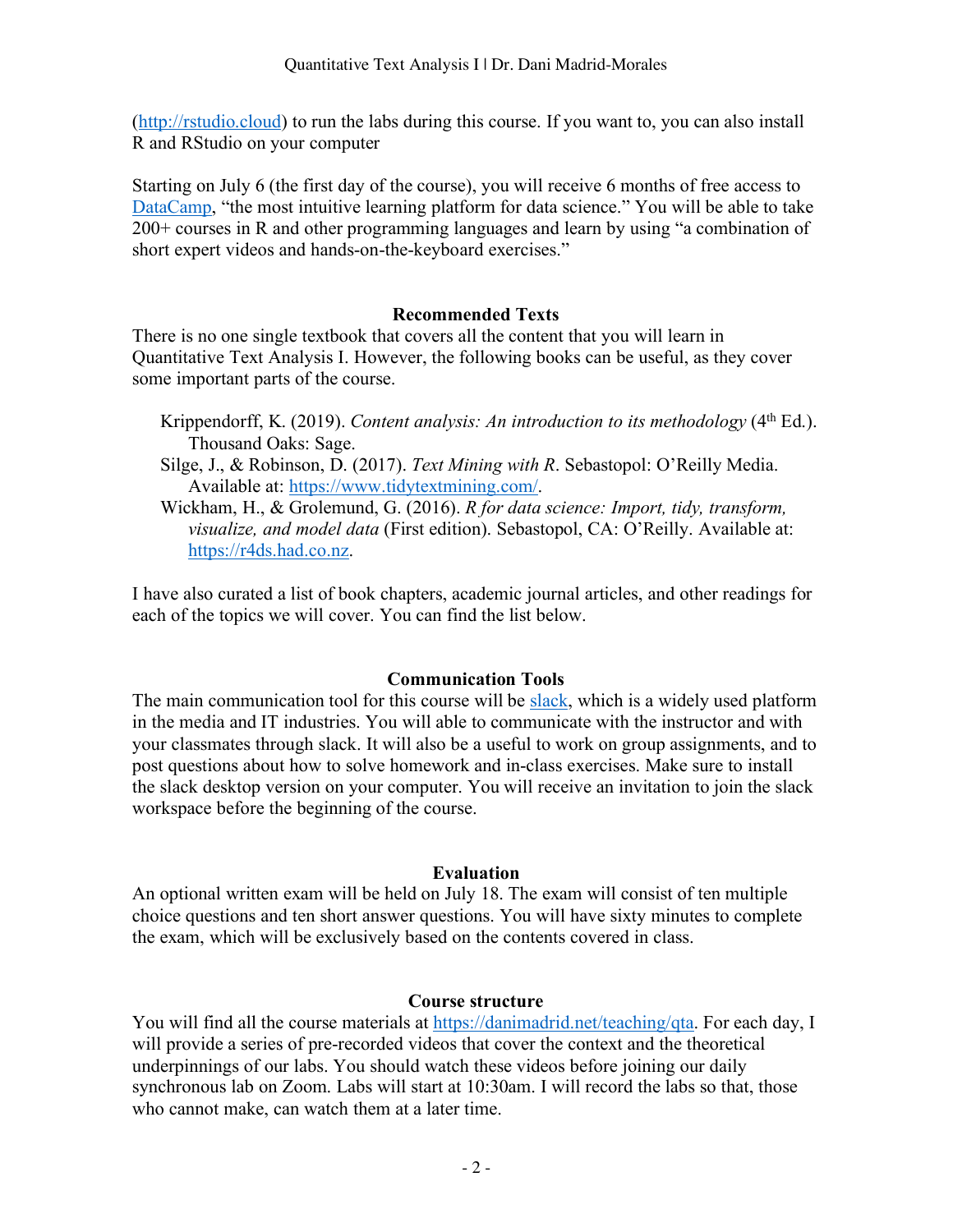Expect to spend between 70 to 100 minutes watching the pre-recorded videos, in which I will cover the theoretical and methodological foundations of one method, tool or technique. The lab session will last approximately 120 minutes. During the labs, you will have the chance to ask questions about the contents of the videos, and I will walk you through some demo code, and help you solve a series of coding problems and exercises.

At the end of each class you will be provided with some additional (and optional) practice material to be completed individually or in small groups. I encourage you to use Slack to communicate with each other as you work on these exercises.

### **Schedule & Readings**

This is a tentative schedule for Quantitative Text Analysis I. Based on our progress, your feedback and your specific learning goals, I might make changes to it as we go. While we will not be specifically discussing the readings outlined below, it will be useful if you read them before coming to class.

# *Day 1 | Content Analysis Overview & Acquisition of Text Data*

This session will cover the fundamentals of quantitative text analysis, with a special focus on the differences between non-computer aided content analysis, and computational approaches. We will review important concepts such as sampling, reliability, validity, and discuss seminal research projects that use content analysis as a method. In the hands-onsession, different data acquisition techniques online will be introduced.

# Recommended readings:

- Krippendorff, K. (2004). Reliability in Content Analysis.: Some Common Misconceptions and Recommendations. *Human Communication Research*, *30*(3), 411–433. https://doi.org/10.1111/j.1468-2958.2004.tb00738.x
- Krippendorff, K. (2019). Conceptual Foundation. In *Content analysis: An introduction to its methodology* (4th ed, pp. 24–46). Thousand Oaks: Sage.
- Lazer, D., Pentland, A., Adamic, L., Aral, S., Barabási, A.-L., Brewer, D., … Alstyne, M. V. (2009). Computational Social Science. *Science*, *323*(5915), 721–723. https://doi.org/10.1126/science.1167742

# *Day 2 | Descriptive Computational Text Analysis Methods & Data Pre-processing*

This session will focus on three topics. First, it will introduce computational text analysis in general, and discuss the advantages and disadvantages of using the "bag of words" approach to text analysis. Second, it will offer an overview of different quantitative methods to describe textual data, including some commonly used measures. And, third, it will discuss in detail how to process raw text data (e.g. stemming, removing punctuation, removing stop-words…) in order to build a corpus that can be used by most text analysis packages.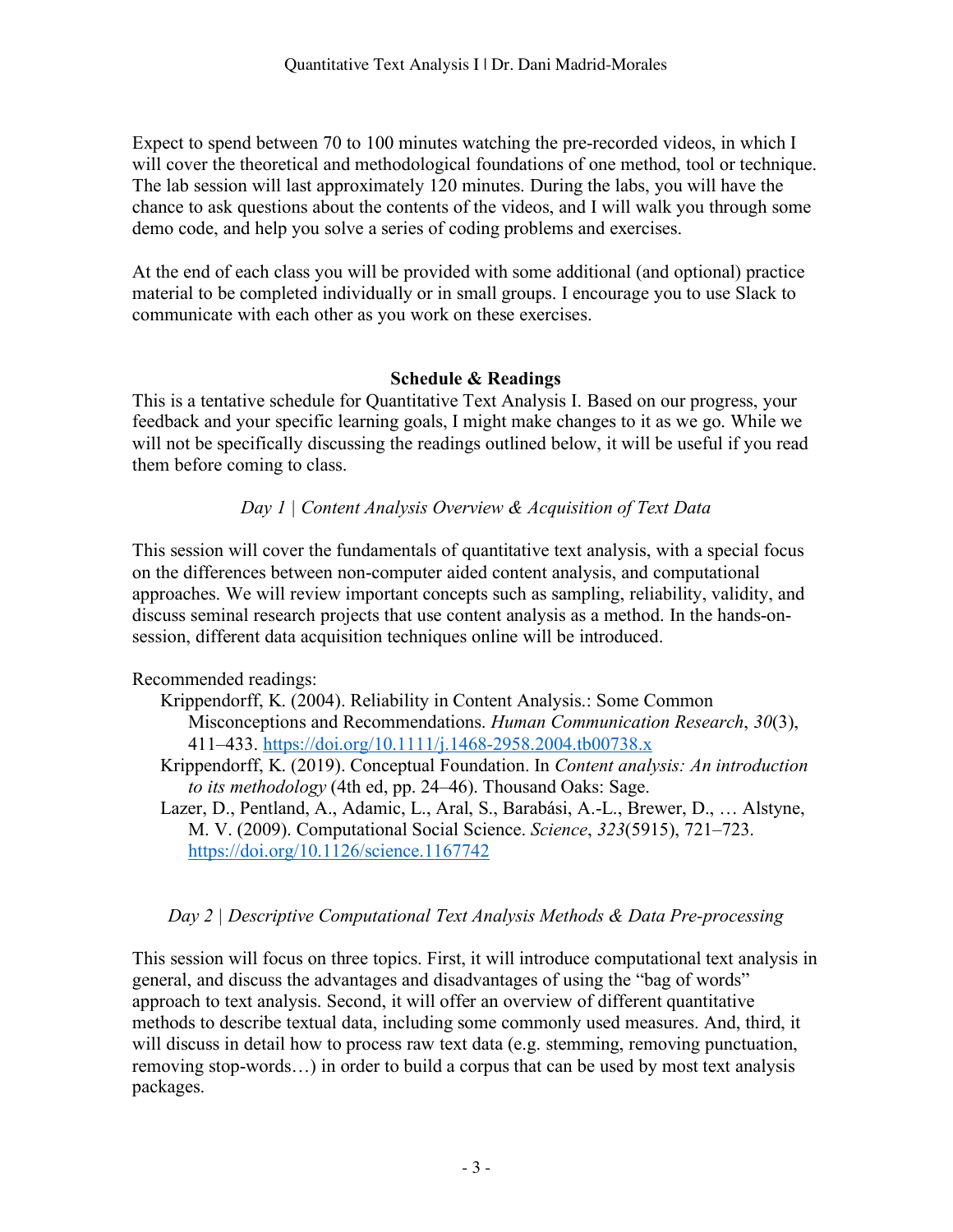Recommended readings:

- Banks, G. C., Woznyj, H. M., Wesslen, R. S., & Ross, R. L. (2018). A Review of Best Practice Recommendations for Text Analysis in R (and a User-Friendly App). *Journal of Business and Psychology*, *33*(4), 445–459. https://doi.org/10.1007/s10869-017-9528-3
- Grimmer, J., & Stewart, B. M. (2013). Text as Data: The Promise and Pitfalls of Automatic Content Analysis Methods for Political Texts. *Political Analysis*, *21*(3), 267–297. https://doi.org/10.1093/pan/mps028
- Lucas, C., Nielsen, R., Roberts, M., Stewart, B., Storer, A., & Tingley, D. (2015). Computer assisted text analysis for comparative politics. *Political Analysis*, *23*(2), 254–277. https://doi.org/10.1093/pan/mpu019.
- Welbers, K., Van Atteveldt, W., & Benoit, K. (2017). Text Analysis in R. *Communication Methods and Measures*, *11*(4), 245–265. https://doi.org/10.1080/19312458.2017.1387238

*Day 3 | Dictionary Based Approaches & Sentiment Analysis*

This session will introduce one of the most commonly used techniques in computational text analysis. Dictionary-based methods use pre-defined lists of terms, each of which has a value assigned to it, to describe texts in one or more dimensions. Often-used dictionaries include those trained for sentiment analysis (e.g. LWIC, Harvard IV-4…). You will learn how to build a dictionary, how to test and refine it, and how to apply it to different types of text data using the quanteda and/or tidytext packages.

Recommended readings:

- Silge, J., & Robinson, D. (2017). Sentiment analysis with tidy data. In *Text Mining with R* (pp. 13–29). Sebastopol: O'Reilly Media.
- Soroka, S., Young, L., & Balmas, M. (2015). Bad News or Mad News? Sentiment Scoring of Negativity, Fear, and Anger in News Content. *The ANNALS of the American Academy of Political and Social Science*, *659*(1), 108–121. https://doi.org/10.1177/0002716215569217
- Young, L., & Soroka, S. (2012). Affective News: The Automated Coding of Sentiment in Political Texts. *Political Communication*, *29*(2), 205–231. https://doi.org/10.1080/10584609.2012.671234
- Zhang, L., & Liu, B. (2017). Sentiment Analysis and Opinion Mining. In C. Sammut & G. I. Webb (Eds.), *Encyclopedia of Machine Learning and Data Mining* (pp. 1152– 1161). https://doi.org/10.1007/978-1-4899-7687-1\_907

# *Day 4 | Machine Learning for Text Analysis & Naïve Bayes Classifiers*

This session will introduce one type of supervised machine learning approach to classify texts into pre-defined categories. Classification methods use manually-coded training sets to "learn" patterns, which are then applied to an unseen group of texts, that can be classified into groups automatically. You will learn the rationale behind one of the most popular classifiers, the Naïve Bayes classifier, and how its results can be validated and visualized.